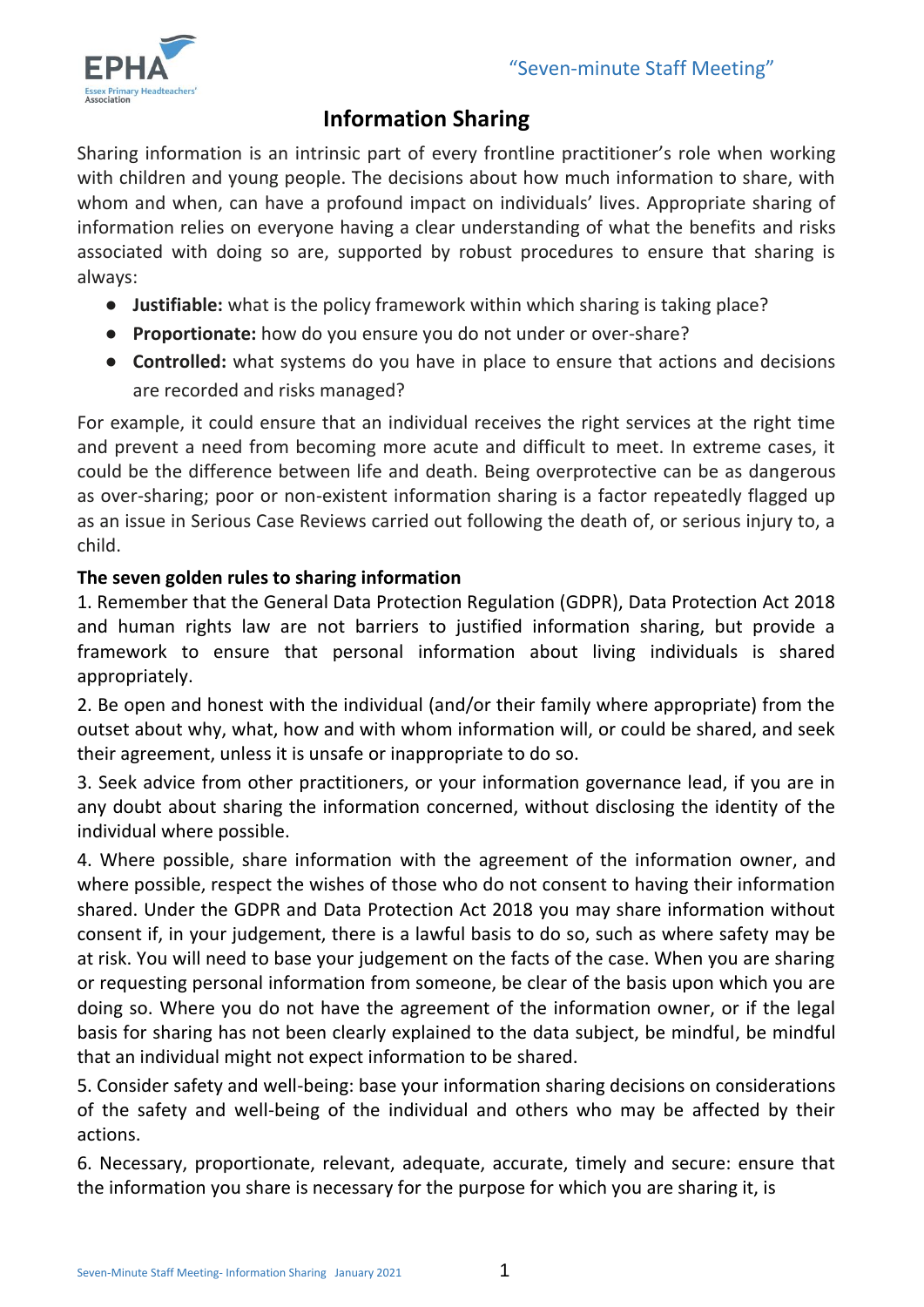

shared only with those individuals who need to have it, is accurate and up-to-date, is shared in a timely fashion, and is shared securely.

7. Keep a record of your decision and the reasons for it – whether it is to share information or not. If you decide to share, then record what you have shared, with whom and for what purpose.

## **The Data Protection Act 2018**

Sharing personal data brings with it additional legal requirements, including significant regulator penalties or legal action if school systems, policies and procedures are defective. The Data Protection Act 2018 ('DPA') is designed to protect the privacy of individuals' personal data by requiring data controllers and processors to handle it in accordance with a set of data protection principles.

**The terms 'controller' and 'processor' describe the responsibilities in a relationship between two people or organisations that are processing personal data. A controller determines the purposes and means of the processing, and a processor is responsible for processing personal data on behalf of a controller. In education settings, a school will be a data controller, and any third party that provides it with a service that requires it to handle personal data (for example, a contractor providing IT services) would be its data processor.** 

The Data Protection Principles require schools that intend to process personal data to determine in advance:

- What the purpose of the processing is;
- On what legal basis the processing will take place (there are six);
- What personal data will be processed, and particularly is any special category data is involved;
- Who the personal data will be shared with to facilitate the intended purpose of the processing, including with which data processors;
- How long the personal data will be retained; and
- What security measures might need to put in place over and above the norm.

All of these details must be recorded in a document kept by the school called the **Record of Processing Activity** (ROPA). The data subjects affected (i.e. the people whose personal data is being processed) must be informed via a Privacy Notice (PN). These must be freely accessible to affected data subjects, including staff, pupils and governors.

## **Appropriate sharing of personal data**

With all of the above elements in place, answering most questions about whether or not it is appropriate to share personal data should be straightforward. The ROPA should record with whom and in what circumstances personal data will be shared.

Where the ROPA is silent or unclear you need to determine whether sharing the personal data would be appropriate; ask yourself:

• Is it in the interests of the data subject that the personal data be shared, does it benefit them or potentially cause them harm?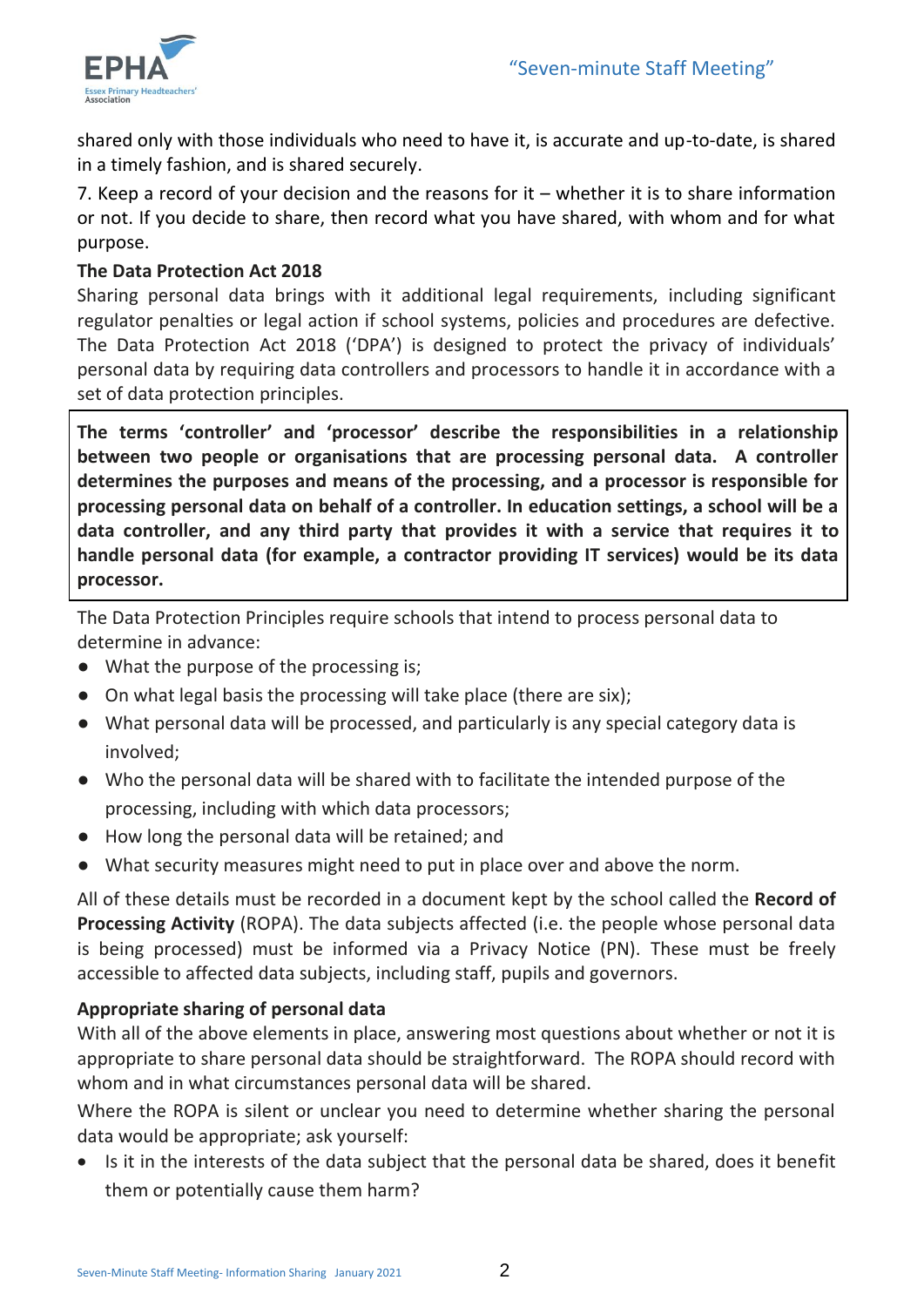

- Does the mechanism through which sharing is taking place create a security breach risk that would potentially harm the data subject?
- Can the proposed specific act of sharing be reasonably interpreted within the original intended purpose, as stated in the PN?

**Example 1: You need to pass on details of a child showing signs of harm to social services.** Sharing personal data with social services will be a routine activity of any school. This processing activity should therefore be captured in generic form in the school ROPA, under which any sharing of specific case details will be captured.

## **Example 2: You are holding a sports day with another school and they have asked for the names of the children taking part, and details of any pre-existing medical conditions to satisfy their health and safety rules.**

Other entries in your ROPA are likely to cover this sharing, but if not:

- Sharing is clearly in the interests of the children and staff concerned;
- The sharing is reasonable and proportionate;
- There is a clear legal basis for the sharing as carrying out a suitable risk assessment is a statutory requirement.

However: as health information is special category data, you may want to ensure that the action is recorded in your ROPA, and update your PNs if necessary; AND

- Ask how the information is to be communicated securely? What does your Security Policy say? E.g. if the data is to be emailed appropriate digital protection must be applied, e.g. via data encryption (or at least password protected) document.
- If in any doubt, check with your Data Protection Officer.

**Where the risk of harm is potentially high, or where special category data is involved, you must consult your Data Protection Officer before sharing data.** The law defines special category data as:

- personal data revealing racial or ethnic origin;
- personal data revealing political opinions;
- personal data revealing religious or philosophical beliefs;
- personal data revealing trade union membership;
- genetic data;
- biometric data (where used for identification purposes);
- data concerning health;
- data concerning a person's sex life; and
- data concerning a person's sexual orientation.

This does not include personal data about criminal allegations, proceedings or convictions, as separate rules apply.

## **The Best Interests of the Child**

Fears about sharing information cannot be allowed to stand in the way of the need to safeguard and promote the welfare of children, particularly if they are at risk of abuse or neglect, or of school staff. No practitioner should assume that someone else will pass on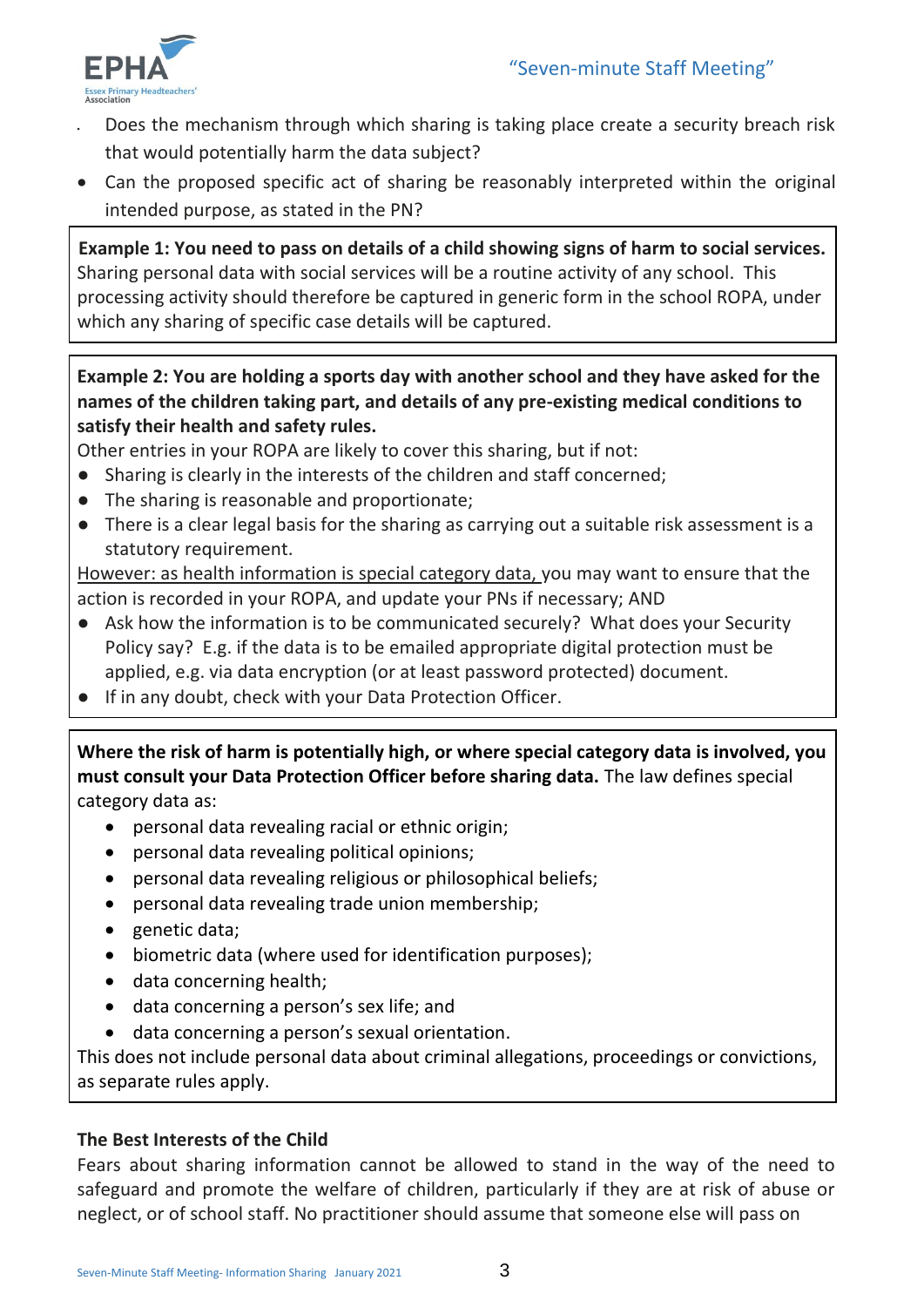

information which may be critical to keeping a child or staff member safe. The concept of the best interests of the child comes from Article 3 of the United Nations Convention on the Rights of the Child (UNCRC):

*"In all actions concerning children, whether undertaken by public or private social welfare institutions, courts of law, administrative authorities or legislative bodies, the best interests of the child shall be a primary considerati*on."

It is important to note that children below the age of 13 years are unable to provide informed consent. Where this is relied on as a legal basis for processing, consent can only be provided by a parent or legal guardian.

## **Is consent always needed to share personal information?**

Consent, when relied upon to create a legal basis for processing, must always be explicit and informed (one of the major changes in the 2018 law). It is still possible to share personal information if it is necessary in order to carry out your role, or to protect the vital interests of the individual where, for example, consent cannot be given. You do not necessarily need the consent of the information subject to share their personal information because this ability should be captured within the school's record of processing.

For example, if it is unsafe or inappropriate to do so, i.e. where there are concerns that a child is suffering, or is likely to suffer significant harm, you would not need to seek consent. A record of what has been shared should be kept.

When and why are we legally required to gain consent from the parents and (where possible) the child?

- Non-statutory Services *need consent*
- Section 17 Child in need of additional support -*need consent*
- Section 47 Child at risk of significant harm *no consent required although best practice*

When may seeking consent place a child at risk of significant harm?

- Suspected sexual abuse
- Suspected fabricated/induced illness
- Forced marriage/honour based abuse
- Some cases of Domestic Abuse

## **Student Subject Access Requests**

A student, or someone acting on their behalf, has the right to make a request to see any personal data their school holds about them and why. All pupils have a right to see their own personal information. It must be provided should they ask.

Parents are only entitled to access the personal information held about their child if the child is unable to act on their own behalf, or if the child has given consent to their parent. Even if the child is young, the personal data being held is still their personal data. It doesn't belong to anyone else, including their parents or guardian.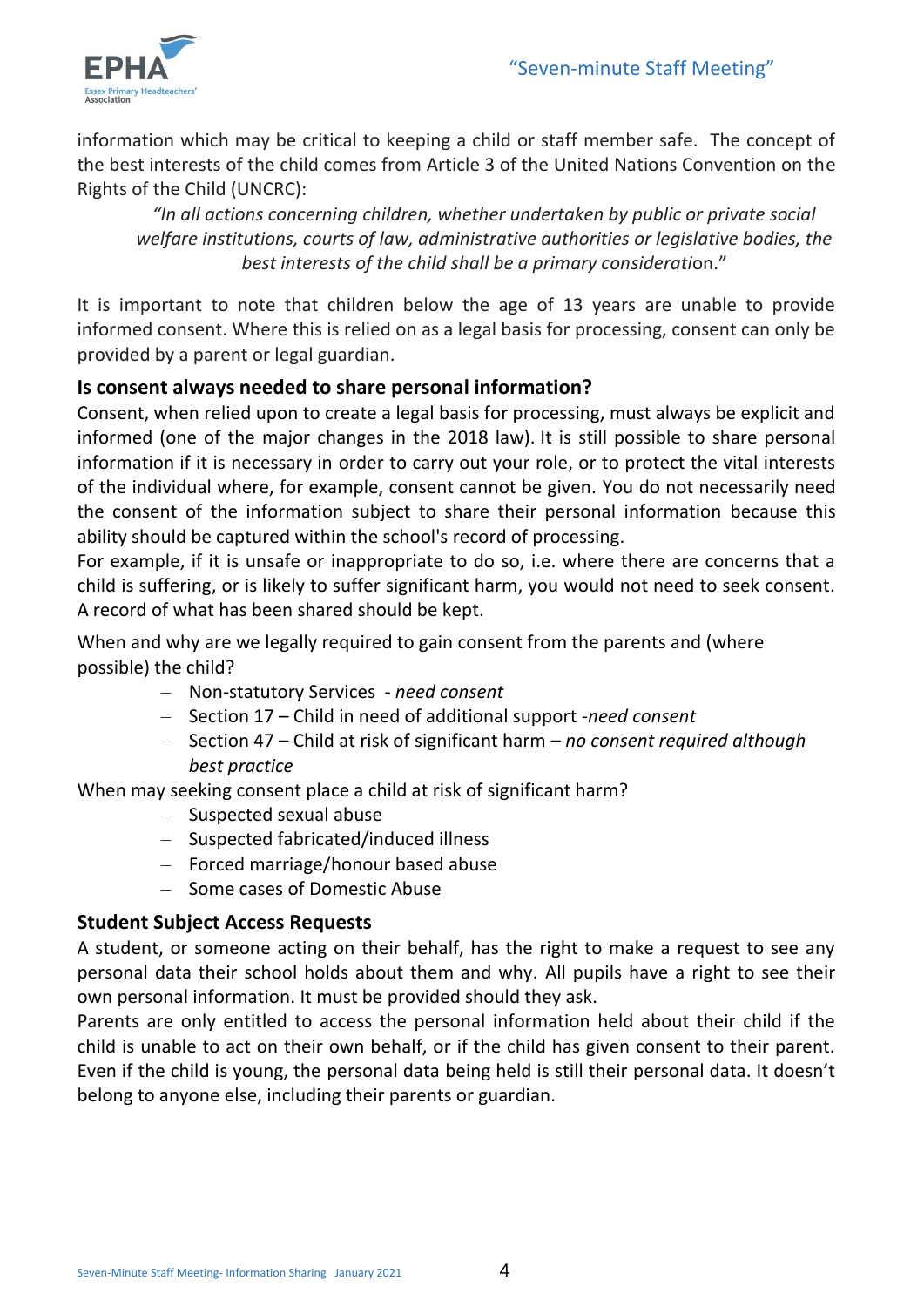

### **When and how to share information**

When asked to share information, you should consider the following questions to help you decide if and when to share. If the decision is taken to share, you should consider how best to effectively share the information.

#### **When**

Is there a clear and legitimate purpose for sharing information?

- Yes see next question
- No do not share

Does the information enable an individual to be identified?

- Yes see next question
- No you can share but should consider how

Is the information personal or confidential?

- Yes see next question
- No you can share but should consider how

Is there another reason to share information such as to fulfil a public function or to protect the vital interests of the information subject?

- Yes you can share but should consider how
- No do not share

#### **How**

- Identify how much information to share
- Distinguish fact from opinion
- Ensure that you are giving the right information to the right individual
- Ensure where possible that you are sharing the information securely

• Inform the individual that the information has been shared if they were not aware of this,

as long as this would not create or increase risk of harm

All information sharing decisions and reasons must be recorded in line with your organisation or local procedures. **If at any stage you are unsure about how or when to share information, you should seek advice from your Data Protection Officer and ensure that the outcome of the discussion is recorded.** If there are concerns that a child is suffering or likely to suffer harm, then follow the relevant procedures without delay.